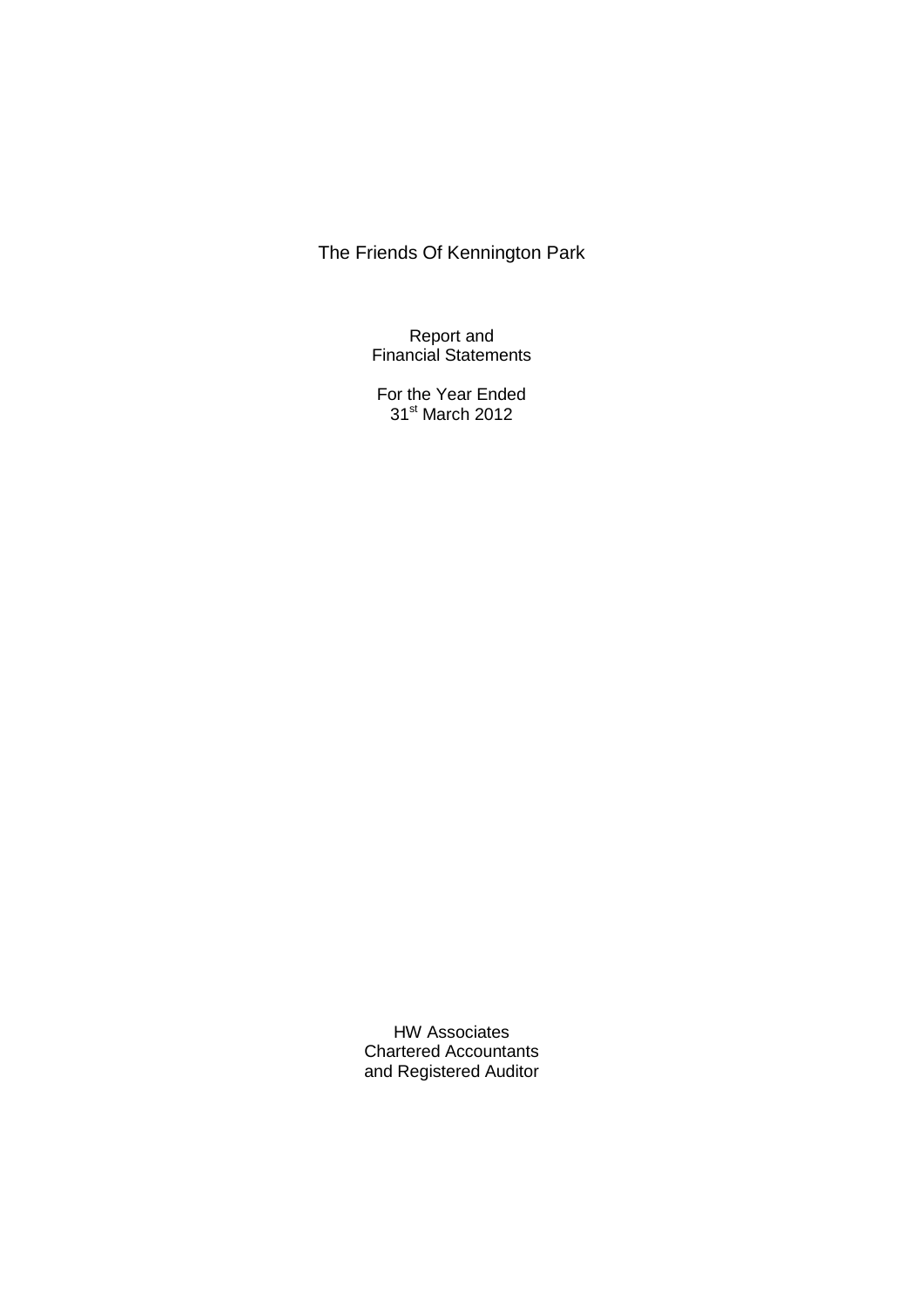## FINANCIAL STATEMENTS

For the year ended 31<sup>st</sup> March 2012

## CONTENTS PAGES

| Management Committee's Report            |    |
|------------------------------------------|----|
| Auditor's Report                         | 2  |
| <b>Balance Sheet</b>                     | 3  |
| <b>Statement of Financial Activities</b> | 4  |
| Detailed Income and Expenditure Report   | 5. |
| Notes to the Accounts                    | 6  |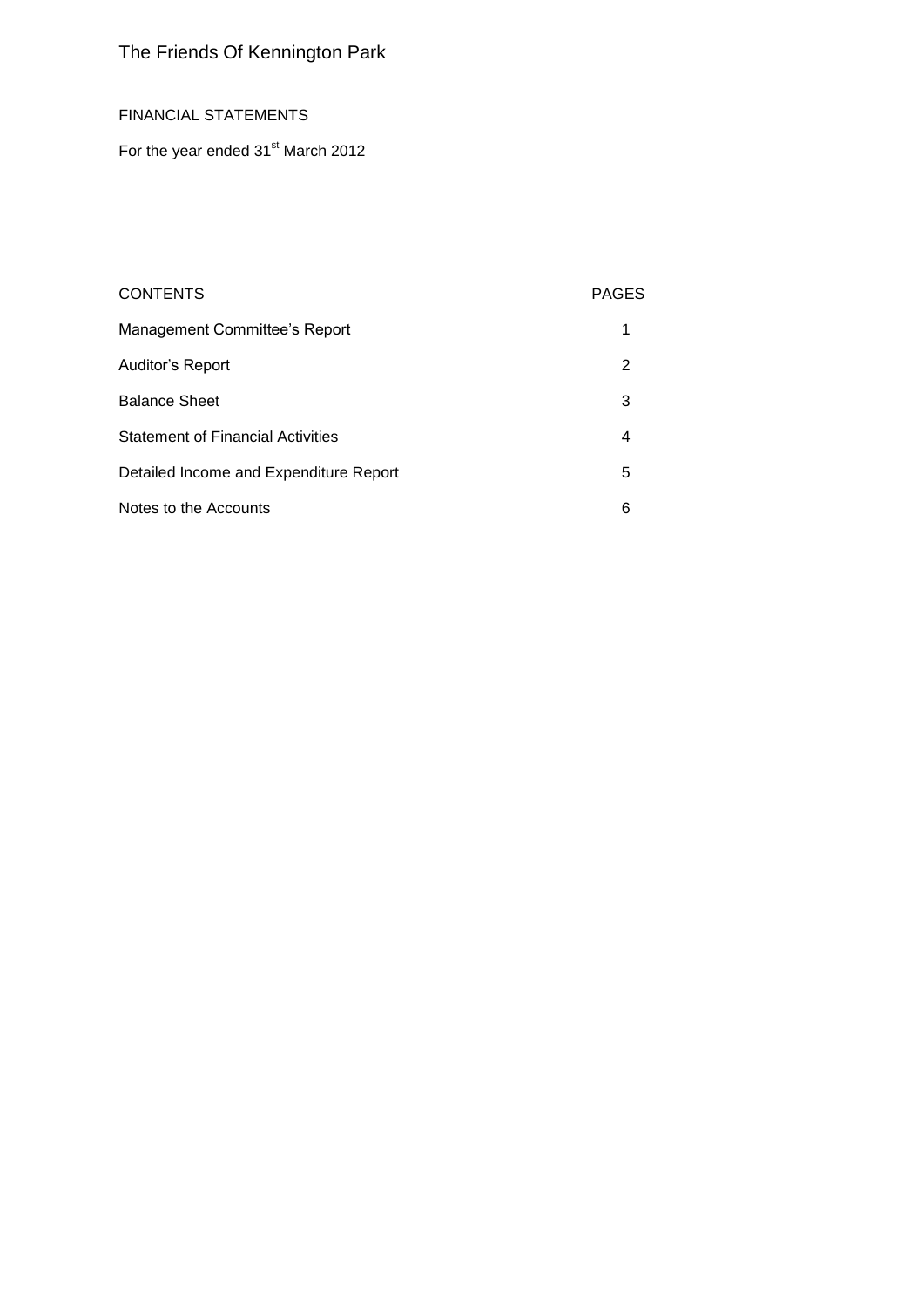## MANAGEMENT COMMITTEE REPORT

The Management Committee present their annual report with the financial statements of the organisation for the year ended  $31<sup>st</sup>$  March 2012.

## REFERENCE AND ADMINISTRATIVE DETAILS

The Friends of Kennington Park is a voluntary body. The address is Prince Consort Lodge, Kennington Park Place, London, SE11 4AS. The objects of the organisation are set out in the constitution:

- to protect, conserve and enhance Kennington Park as a place of freedom, recreation and enjoyment for the long-term benefit of all sections of the local community;
- to gather input from local people and representative groups so that the park may best serve the local community.

HM Revenue and Customs have accepted The Friends of Kennington Park as a charity for tax purposes under the reference XT26286 with effect from12 May 2008.

## STRUCTURE, GOVERNANCE AND MANAGEMENT

The Friends of Kennington Park is managed by a management committee elected at the Annual General Meeting.

### OBJECTIVES AND ACTIVITIES

- In consultation with Lambeth officers, the Friends continue to work to retain Green Flag status in 2012.
- In the year money was raised to add nesting boxes for birds and bats. The Green Insurance Company granted a Grimple's Green Grant of £1,000 for the project.
- The pamphlet "Bricks and Water" which deals with the history of the park buildings was produed, funded in part by an anonymous donation.
- The Friends appeal for funds to clean the War Memorial raised over £2,000.
- An issue of the Friend's newsletter Parklife was produced and distributed with the support of Winkworth estate agents..
- The Friends applied for a grant from Southwark Council under their Cleaner, Greener, Safer initiative to plant more bulbs. The application for £1,000 was successful and the work will be done in October 2012. The funds will be paid directly by Southwark Council to the contractor.
- The Friends are preparing a bid to the Heritage Lottery Fund for the restoration of the Flower Garden.

## FINANCIAL REVIEW

The Friends continue to receive the support of the Sheepdrove Trust to assist fundraising and development with a grant of £12,000 received in April 2011. Grants and the support of our donors and members have provided income of £18,893 (2011: £20,534). A deficit of £2,977 (2011: surplus £8,228) was recorded. The Friends of Kennington Park apply this income to the promotion of their objectives. In the event that income exceeds expenditure such surplus is not distributed but is retained by the Friends for the promotion of these objectives. A statement of financial activities is set out on page 4. The deficit for the year had the effect of decreasing the retained surplus.

## STATEMENT OF MANAGEMENT COMMITTEES' RESPONSIBILITIES

The Management Committee is required to prepare financial statements for each accounting year which give a true and fair view of the state of affairs of the organisation as at the end of the financial year and of the Income & Expenditure for that year. In preparing those statements, the committee is required to:

- 1 Select the appropriate accounting policies and apply them consistently;<br>2 Make judgements and estimates that are reasonable and prudent:
- Make judgements and estimates that are reasonable and prudent;
- 3 State whether applicable accounting standards have been followed;
- 4 Prepare the financial statements on the going concern basis unless it is inappropriate to presume that the organisation will continue its activities.

The Management Committee members are responsible for ensuring that the organisation keeps accounting records which disclose with reasonable accuracy, the financial position of the organisation and which enable it to ensure the financial statements comply with the constitution of the organisation. They are also responsible for safeguarding the assets of the organisation by taking reasonable steps for the prevention and detection of fraud and other irregularities.

Approved by the Management Committee and signed on its behalf by:

Gordon Johnston (Chairman) David Sellers (Treasurer) Dated 14 May 2012 **Dated 14 May 2012** 

……………………………. …………………………….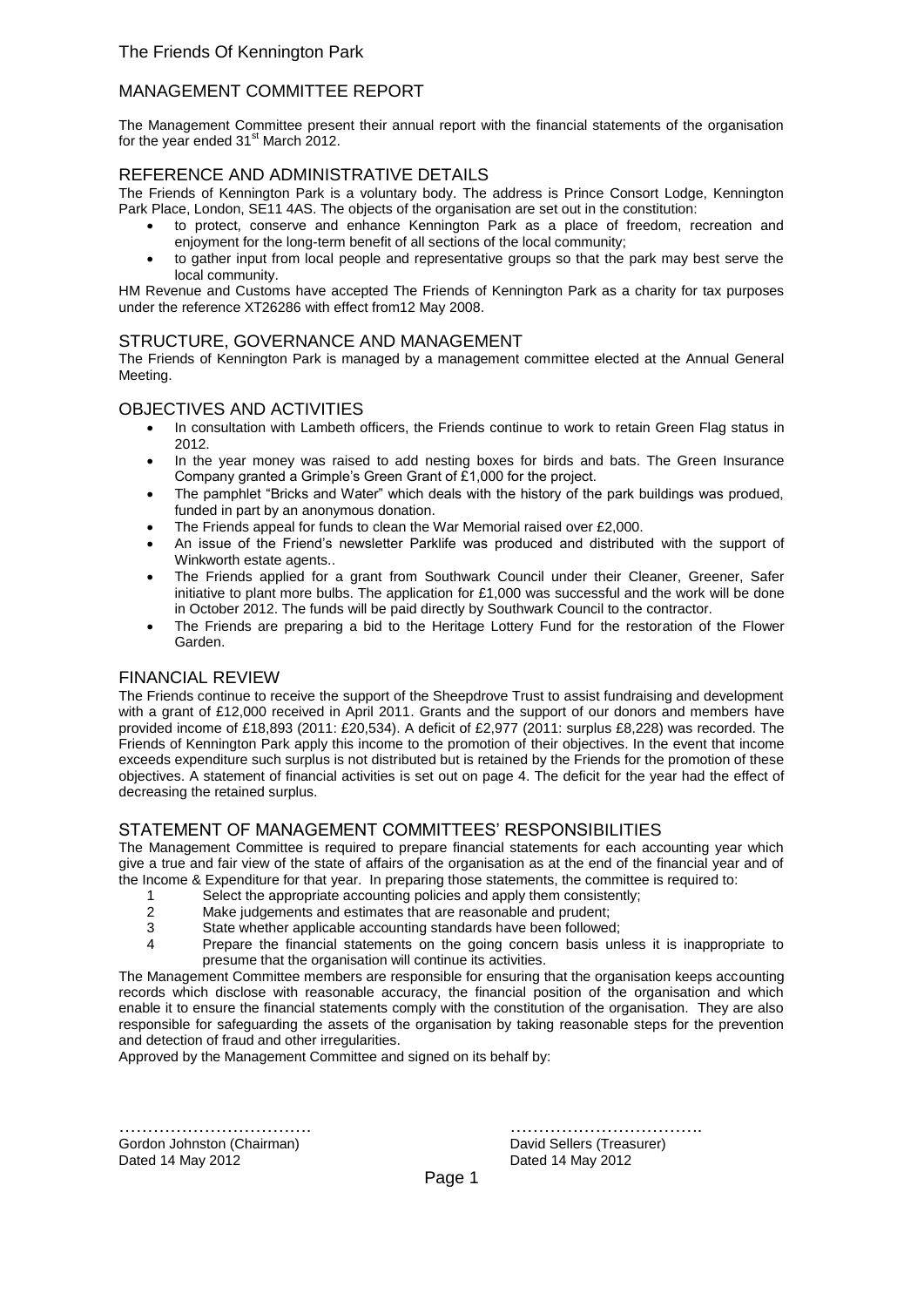### INDEPENDENT AUDITOR'S REPORT

### To The Members of The Friends of Kennington Park

## FOR THE YEAR ENDED 31<sup>ST</sup> MARCH 2012

We have audited the financial statements of The Friends of Kennington Park for the year ended 31 March 2012 as set out on pages 3 to 6. These financial statements have been prepared in accordance with the accounting policies set out therein and the requirements of the Management Committee.

This report is made solely to the members, as a body, in accordance with the constitution of The Friends of Kennington Park. Our audit work has been undertaken so that we might state to the members those matters we are required to state to them in an auditor's report and for no other purpose. To the fullest extent permitted by law, we do not accept or assume responsibility to anyone other than the members as a body, for our audit work, for this report, or for the opinions we have formed.

#### **Respective responsibilities of Management Committee**

As described in the Statement of The Management Committee's Responsibilities the management committee are responsible for the preparation of the financial statements in accordance with the constitution.

Our responsibility is to audit the financial statements in accordance with relevant legal and regulatory requirements and International Standards on Auditing (UK and Ireland).

We report to you our opinion as to whether the financial statements give a true and fair view, the financial statements are properly prepared in accordance with the constitution and the information given in the management committees' report is consistent with the financial statements. We also report to you if, in our opinion, the management committee has not kept proper accounting records and if we have not received all the information and explanations we require for our audit.

#### **Basis of audit opinion**

We conducted our audit in accordance with International Standards on Auditing (UK and Ireland) issued by the Auditing Practices Board. An audit includes examination, on a test basis, of evidence relevant to the amounts and disclosures in the financial statements. It also includes an assessment of the significant estimates and judgments made by the management committee in the preparation of the financial statements, and of whether the accounting policies are appropriate to the group's circumstances, consistently applied and adequately disclosed.

We planned and performed out audit so as to obtain all the information and explanations which we considered necessary in order to provide us with sufficient evidence to give reasonable assurance that the financial statements are free from material misstatement, whether caused by fraud or other irregularity or error. In forming our opinion we also evaluated the overall adequacy of the presentation of information in the financial statements

#### **Opinion**

In our opinion:

- the financial statements give a true and fair view, in accordance with United Kingdom Generally Accepted Accounting Practice applicable to Smaller Entities, of the state of the affairs as at 31 March 2012.
- the information provided in the Management Committee Report is consistent with the financial statements.

HW Associates Chartered Accountants and Registered Auditors Portmill House Portmill Lane Hitchin Herts SG5 1DJ

14 May 2012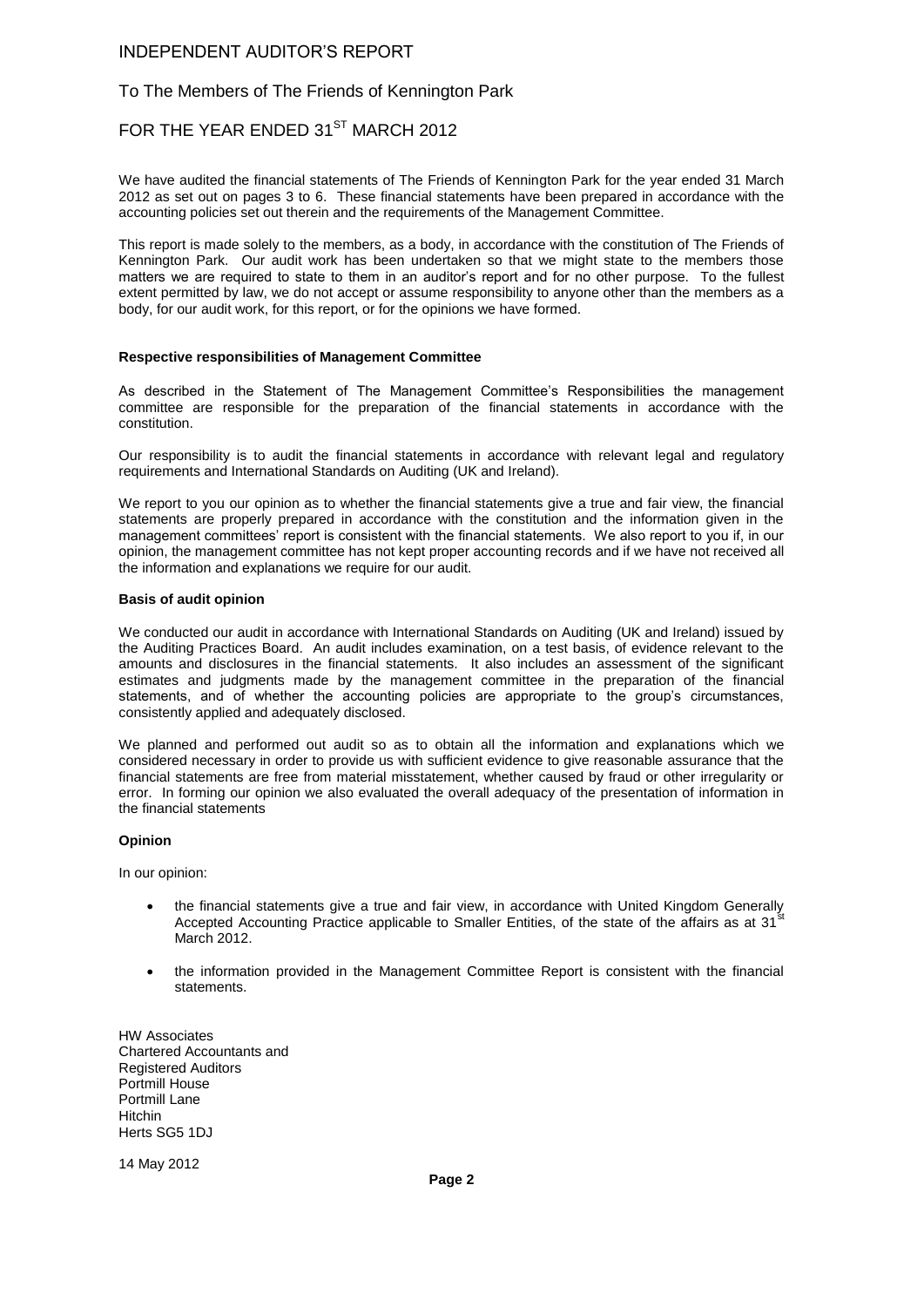# BALANCE SHEET AS AT 31 MARCH 2012

|                                                               | <b>NOTE</b>    |                                 |        |                           | 31-Mar<br>2011 |
|---------------------------------------------------------------|----------------|---------------------------------|--------|---------------------------|----------------|
|                                                               |                | £                               | £      | £                         | £              |
| <b>CURRENT ASSETS</b>                                         |                |                                 |        |                           |                |
| Cash at bank and in hand<br>Deposit Account<br><b>Debtors</b> |                | 7,738<br>8,261<br>195<br>16,194 |        | 10,918<br>8,253<br>19,171 |                |
| <b>LESS CURRENT LIABILITIES</b>                               |                |                                 |        |                           |                |
| Creditors (Amounts due within one year)                       | $\overline{2}$ | (1, 917)                        |        | (1, 917)                  |                |
| <b>NET CURRENT ASSETS</b>                                     |                |                                 | 14,227 |                           | 17,254         |
| <b>TOTAL ASSETS</b>                                           |                |                                 | 14,227 |                           | 17,254         |
| <b>RESERVES</b>                                               |                |                                 |        |                           |                |
| <b>Restricted funds</b><br><b>General Funds</b>               | 4              | 9,138<br>5,139                  | 14,277 | 11,257<br>5,997           | 17,254         |

The Financial Statements were approved by the Board of Management on 14 May 2012

Gordon Johnston **David Sellers**<br>
Chairman **David Sellers**<br>
Chairman **David Sellers** Chairman

Page 3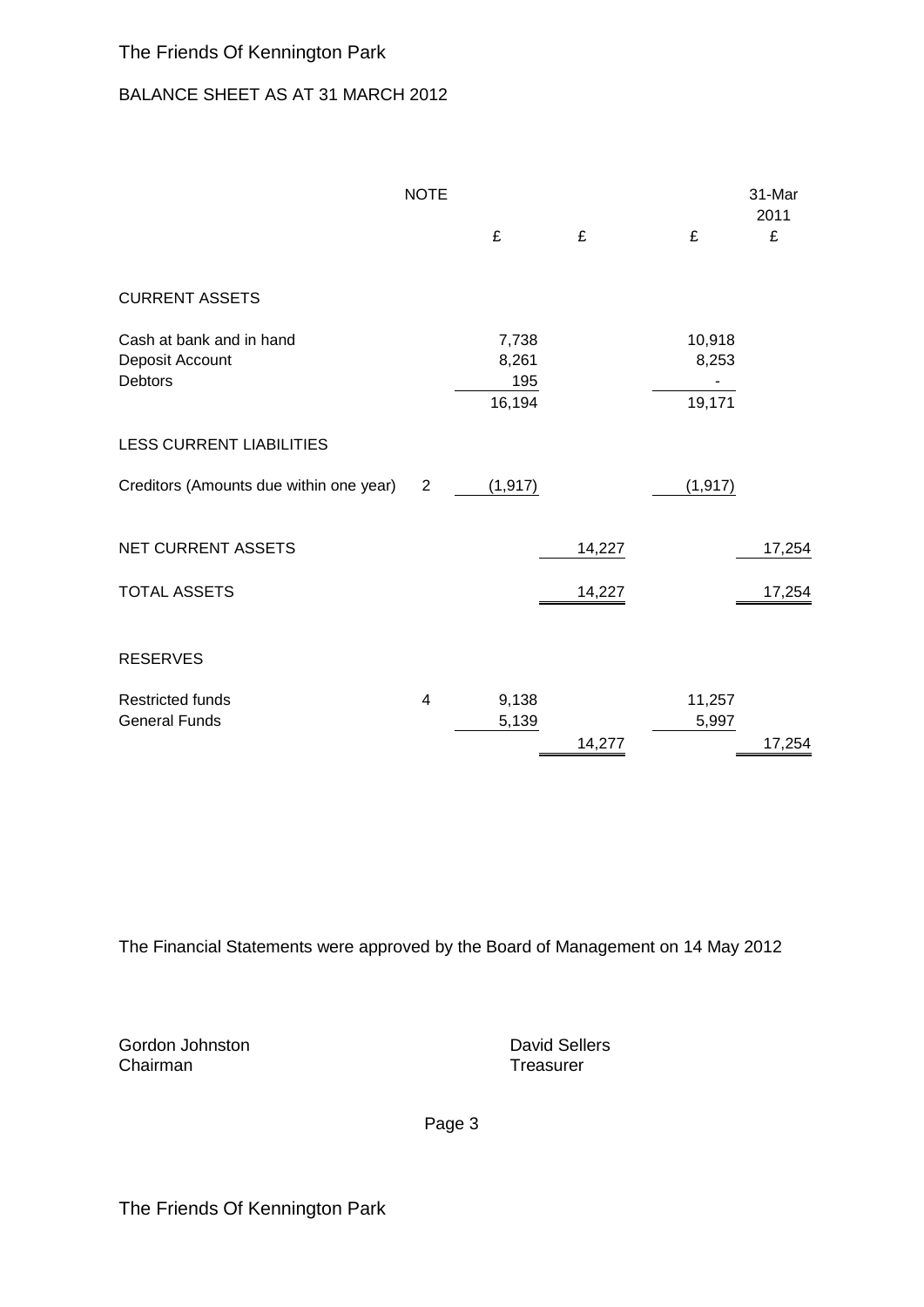# STATEMENT OF FINANCIAL ACTIVITIES

# FOR THE YEAR FROM 1 APRIL 2011 to 31 MARCH 2012

| forward at 31st March 2012            |              | 5,139                   | 9,138               | 14,277                | 17,254          |
|---------------------------------------|--------------|-------------------------|---------------------|-----------------------|-----------------|
| <b>Fund balances carried</b>          |              |                         |                     |                       |                 |
| forward at 1st April 2011             |              | 5,997                   | 11,257              | 17,254                | 9,026           |
| <b>Fund balances brought</b>          |              |                         |                     |                       |                 |
| Movement between funds                |              | (473)                   | 473                 |                       |                 |
| Net incoming/(outgoing) resources     |              | (385)                   | (2,592)             | (2, 977)              | 8,228           |
| Total resources expended              |              | 2,633                   | 19,237              | 21,870                | 12,306          |
| Management and administration         |              | 1,990                   | 45                  | 2,035                 | 1,967           |
| Fund raising and publicity            |              |                         | 12,351              | 12,351                | 7,872           |
| Direct charitable expenditure         |              | 643                     | 6,841               | 7,484                 | 2,467           |
| <b>RESOURCES EXPENDED</b>             |              |                         |                     |                       |                 |
| Total incoming resources              |              | 2,248                   | 16,645              | 18,893                | 20,534          |
| Income from Cards and Booklets        |              | 152                     |                     | 152                   | 176             |
| <b>Interest Received</b>              |              | 8                       |                     | 8                     | 11              |
| Membership subscriptions              |              | 641                     |                     | 641                   | 298             |
| Donations received<br>Grants received | 3            | 1,447                   | 3,096<br>13,549     | 4,543<br>13,549       | 3,643<br>16,406 |
| <b>INCOME</b>                         |              |                         |                     |                       |                 |
|                                       | <b>NOTES</b> | £                       | £                   |                       | £               |
|                                       |              | General<br><b>Funds</b> | Restricted<br>Funds | Total<br><b>Funds</b> | Funds<br>2011   |
|                                       |              |                         |                     |                       | Total           |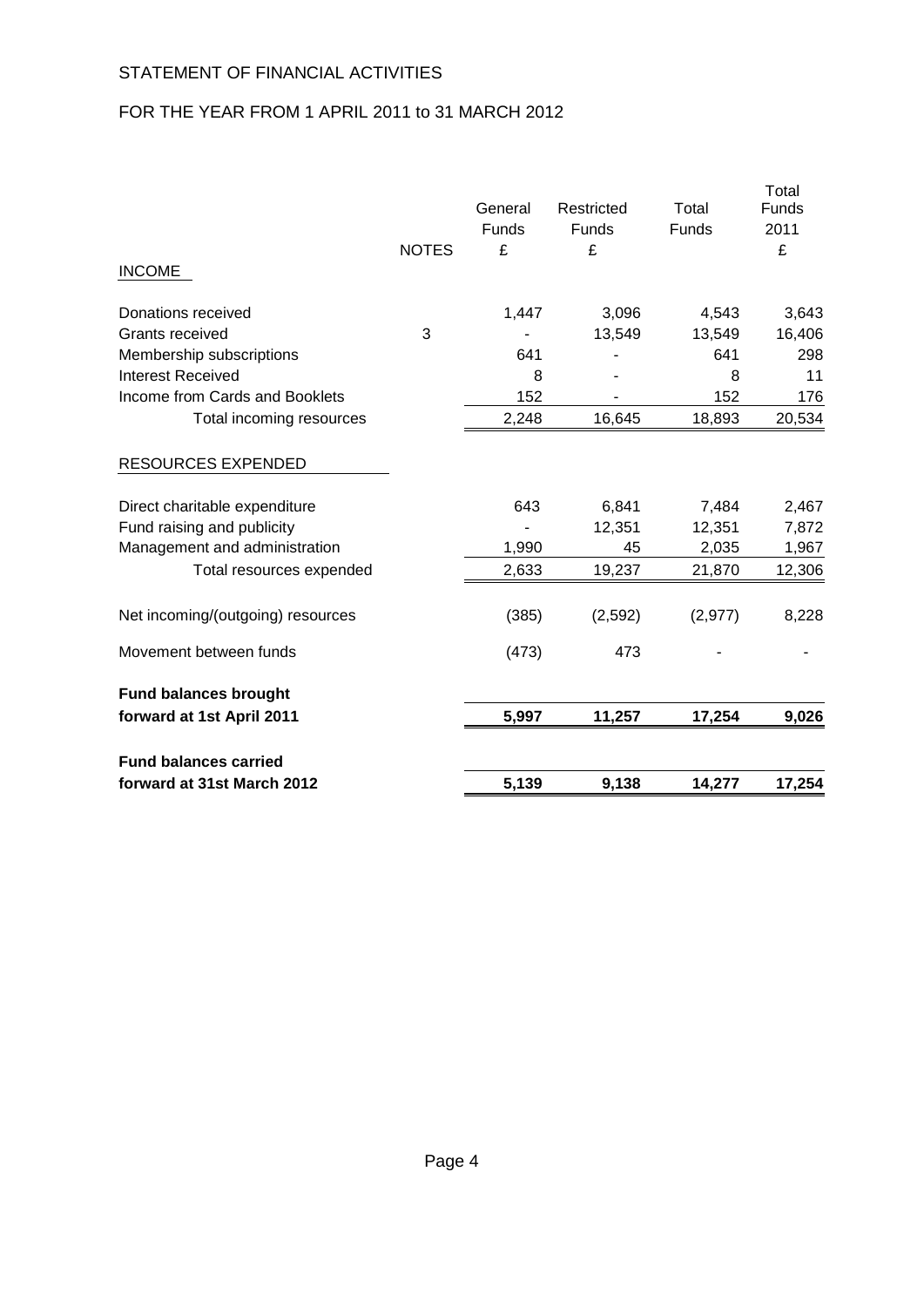# INCOME AND EXPENDITURE ACCOUNT

# FOR THE YEAR FROM 1 APRIL 2011 to 31 MARCH 2012

|                                 | 2012   |        | 2011   |        |
|---------------------------------|--------|--------|--------|--------|
|                                 | £      | £      | £      | £      |
| <b>INCOME</b>                   |        |        |        |        |
| Membership subscriptions        | 641    |        | 298    |        |
| Donations                       | 4,543  |        | 3,643  |        |
| <b>Grants Received</b>          | 13,549 |        | 16,406 |        |
| Income from Cards and Booklets  | 152    |        | 176    |        |
| <b>Bank Interest</b>            | 8      |        | 11     |        |
|                                 |        | 18.893 |        | 20,534 |
| $FOR$ $CENIFOMF. FVOPTNINIFIDF$ |        |        |        |        |

## LESS GENERAL EXPENDITURE

| Management & Administration        | 1,479  |           | 1,252 |          |
|------------------------------------|--------|-----------|-------|----------|
| <b>Fundraising and Development</b> | 10,839 |           | 6,157 |          |
| Publicity                          | 1,512  |           | 1,715 |          |
| Printing Postage & Stationery      | 45     |           | 118   |          |
| <b>Accountancy Fees</b>            | 492    |           | 492   |          |
| War Memorial Restoration           | 2,769  |           |       |          |
| <b>Fitness Trail Improvement</b>   | 4,072  |           |       |          |
| Planting                           | 148    |           |       |          |
| Rose Bed Project                   |        |           | 1,825 |          |
| Horticultural Pamphlet             |        |           | 197   |          |
| Air Raid Pamphlet reprint          |        |           | 420   |          |
| Bank Charges and Interest          | 14     |           | 32    |          |
| Depreciation                       |        |           | 68    |          |
| <b>Bricks and Water Pamphlet</b>   | 495    |           | 25    |          |
| <b>Sundry Expenses</b>             | 5      |           | 5     |          |
|                                    |        | (21, 870) |       | (12,306) |
| SURPLUS/(DEFICIT) FOR THE YEAR     |        | 2,97      |       | 8,228    |